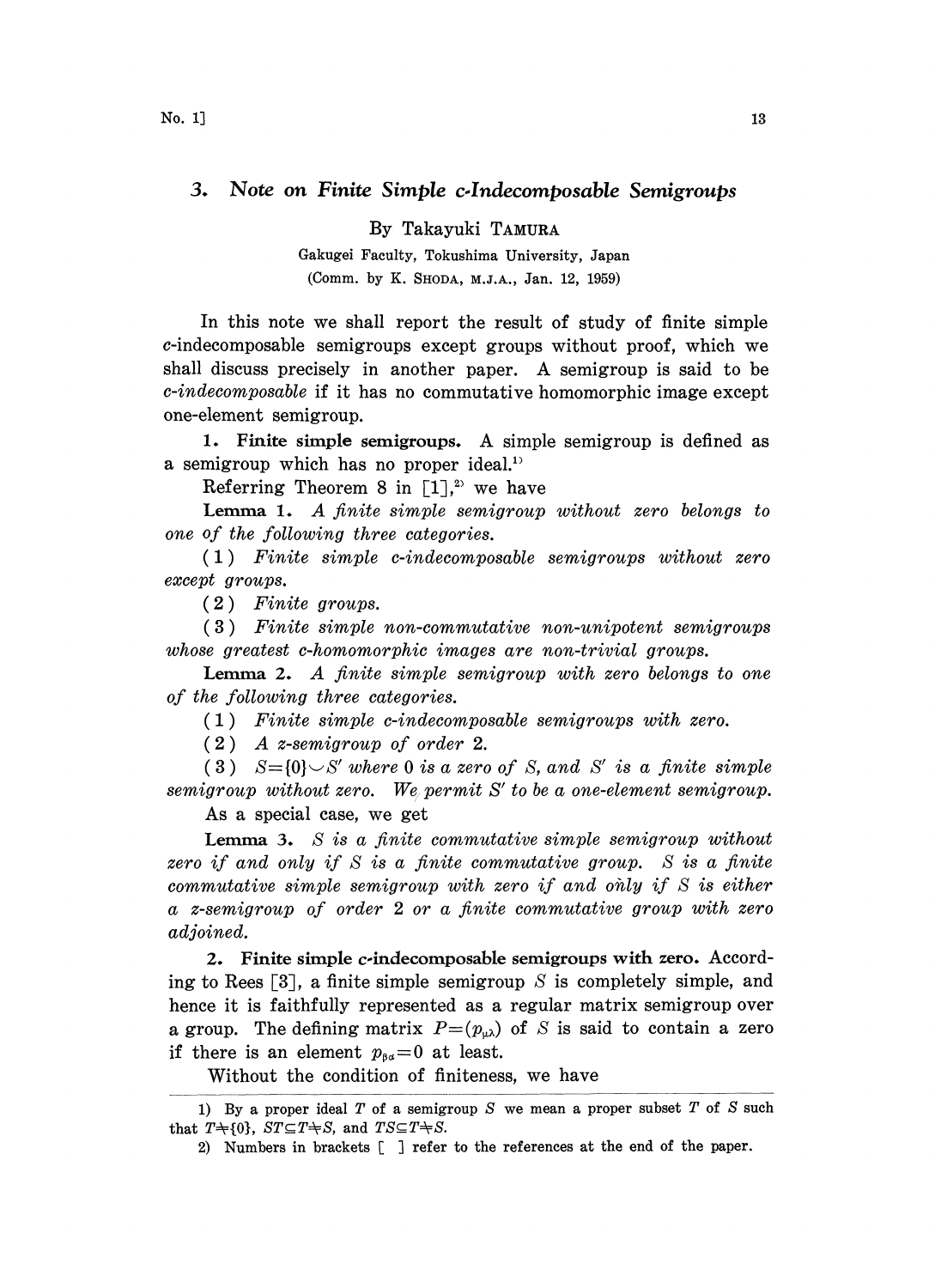Theorem 1. A completely simple semigroup is c-indecomposable if its defining matrix P contains <sup>a</sup> zero.

By Lemma 2 and Theorem 1, we obtain

Theorem 2. A finite simple semigroup with zero is c-indecomposable if and only if it contains a zero-divisor.

3. Finite simple c-indecomposable semigroups without zero. A matrix  $P=(p_{\mu\lambda})$  is called to be normalized if  $p_{\mu\lambda}=p_{\mu\lambda}=e$ , e being a unit of G, for all  $\lambda$ ,  $\mu$ . Without loss of generality, we assume that the defining matrix is normalized.  $H$  denotes the (unique) minimal normal subgroup of G containing all non-zero elements  $p_{\mu\lambda}$  of P.

Utilizing Lemma 1 and Stoll's theorem  $[2]$ , we have the following

**Theorem 3.** A finite simple semigroup without zero is c-indecomposable if and only if the factor group  $G/H$  is c-indecomposable.<sup>3)</sup>

Corollary 1. Let S be a finite simple semigroup without zero, with a commutative ground group G. S is c-indecomposable if and only if  $G=H$ .

Corollary 2. A finite simple semigroup without zero is c-indecomposable if the ground group is c-indecomposable.

Thus we have seen that the deeper study of structure of a finite simple c-indecomposable semigroup without zero is reduced to that of a finite c-indecomposable group.

4. Examples. We have obtained all the types of simple  $c$ -indecomposable semigroups of order n,  $2 \leq n \leq 10$ , which we shall arrange them all in another paper. Here we show only the number of the types for each  $n$  in the following table.

| Order        | Number of isomorphically<br>distinct types |           | Number of isomorphically<br>and anti-isomorphically<br>distinct types |           |
|--------------|--------------------------------------------|-----------|-----------------------------------------------------------------------|-----------|
|              | Without<br>zero                            | With zero | Without<br>zero                                                       | With zero |
| $\mathbf{2}$ | 2                                          |           |                                                                       |           |
| 3            | 2                                          |           |                                                                       |           |
| 4            | 3                                          |           | 2                                                                     |           |
| 5            | 2                                          | 2         |                                                                       | 2         |
| 6            | 4                                          | 0         | 2                                                                     |           |
| 17           | 2                                          | 8         |                                                                       |           |
| 8            | 5                                          | 0         | 3                                                                     |           |
| 9            | 3                                          | 16        | 2                                                                     |           |
| 10           |                                            | 16        | 2                                                                     | 13        |

3)  $G/H$  is possible to be one-element semigroup, i.e.  $G=H$ .